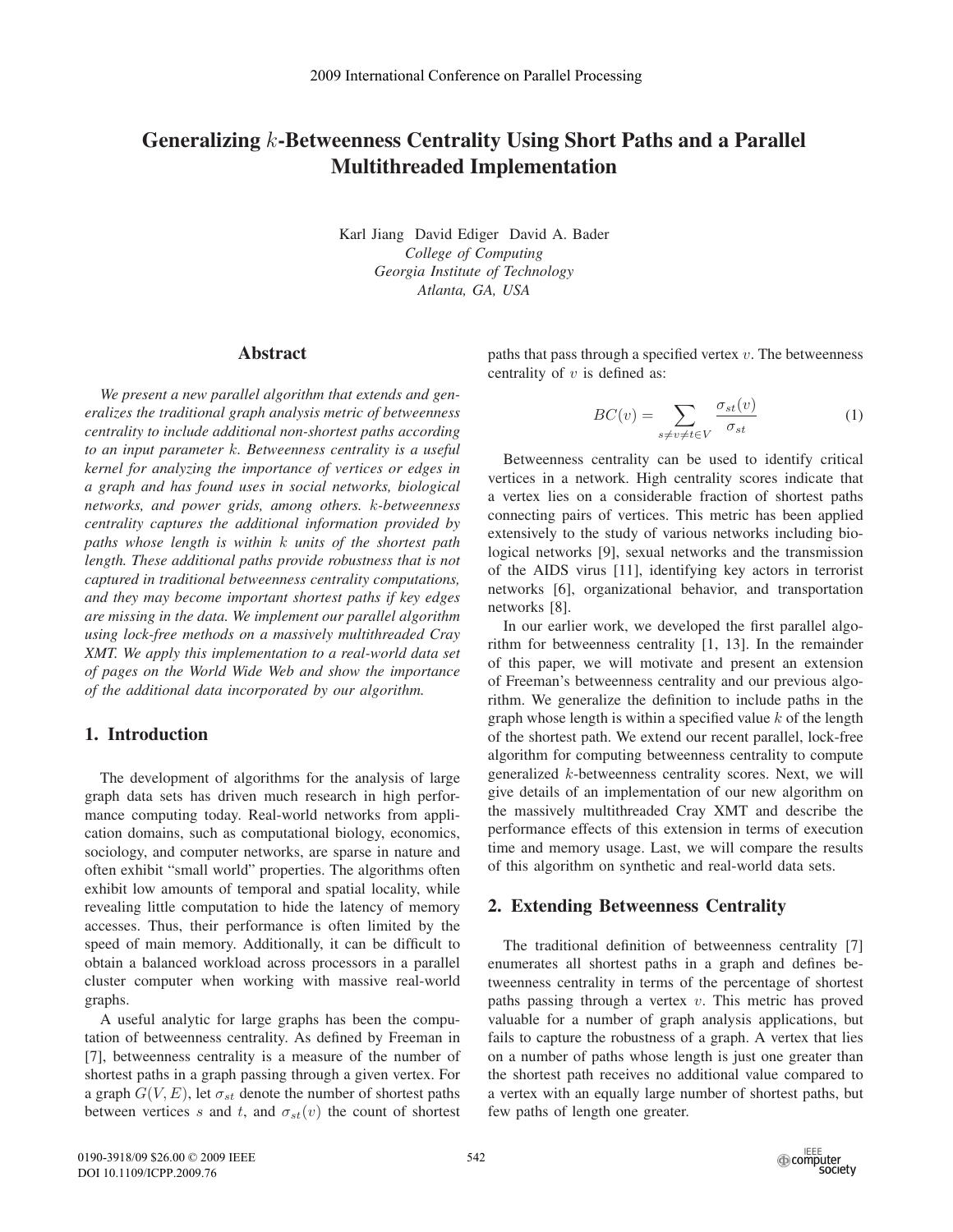$$
\delta_{s_k}(v) = \sum_{w \in Succ[v]} \left( \frac{\tau_{sv_{(k-\Delta D)}}}{\sigma_{sw_k}} + \sum_{i=0}^k \sum_{j=0}^{k-i} \left[ W(k-i-j, k-i) \cdot \tau_{sv_{(j-\Delta D)}} \right] \frac{\delta_{s_i}(w)}{\tau_{sw_0}^{k-i+1}} \right)
$$
(2)

$$
W(n,d) = \begin{cases} \tau_{sw_0}^d, & n = 0\\ -\sum_{i=1}^n \tau_{sw_i} \cdot W(n-i, d-1), & n > 0 \end{cases}
$$
 (3)

Figure 1. Recursive relation for the *dependency* of a vertex  $s$  on a vertex  $v$  in the graph.

We will define  $k$ -betweenness centrality in the following manner. For an arbitrary graph  $G(V, E)$ , let  $d(s, t)$  denote the length of the shortest path between vertices  $s$  and  $t$ . We define  $\sigma_{st}$  to be the number of paths between s and t whose length is less than or equal to  $d(s, t) + k$ . Likewise,  $\sigma_{st_k}(v)$ is the count of the subset of these paths that pass through vertex  $v$ . Therefore,  $k$ -betweenness centrality is given by:

$$
BC_k(v) = \sum_{s \neq v \neq t \in V} \frac{\sigma_{st_k}(v)}{\sigma_{st_k}} \tag{4}
$$

This definition of k-betweenness centrality subsumes Freeman's definition of betweenness centrality for  $k = 0$ . From this definition, it is clear that there are multiple ways to count paths whose length is within k of  $d(s, t)$ .

# 3. A Parallel Algorithm for  $k$ -Betweenness **Centrality**

Fast sequential and parallel algorithms are available for computing several variations of betweenness centrality. Brandes described a fast sequential algorithm for computing betweenness in  $O(mn)$  time for an unweighted graph [4]. Madduri and Bader developed the first parallel betweenness centrality algorithm motivated by Brandes' approach that exploits both coarse- and fine-grained parallelism in lowdiameter graphs in [1] and improved the performance of this algorithm using lock-free methods in [13]. In this paper, we extend the latter work to incorporate our new analytic of k-betweenness centrality.

We define  $d(s, t)$  to be the length of the shortest path between s and t. Paths must be acyclic and directed outwards from the source vertex. Let  $\tau_{st_k}$  be the number of paths between s and t with length equal to exactly  $d(s, t) + k$ , and let  $\tau_{st_k}(v)$  be the number of these paths that pass through vertex v. Then,  $\tau_{st_k}(v)$  is given by:

$$
\tau_{st_k}(v) = \sum_{i=0}^k \tau_{sv_i} \cdot \tau_{vt_{k-i}} \tag{5}
$$

Clearly, for  $k = 0$  (where  $\tau_{st_0} = \sigma_{st_0}$  by definition), we have reproduced the original value of  $\sigma_{st}(v)$  from Brandes where  $d(s, t) \geq d(s, v) + d(v, t)$  (the Bellman criterion).

The  $k$ -betweenness centrality of vertex  $v$  may be obtained by summing the pair-dependencies for that vertex:

$$
BC_k(v) = \sum_{i=0}^k \sum_{s \neq v \neq t \in V} \delta_{st_k}(v)
$$
 (6)

 $\delta_{st_k}(v)$  is given by a ratio of the number of paths whose length is equal to  $d(s, t) + k$  passing through vertex v over the total count of the paths of length less than or equal to  $d(s, t) + k$  between s and t.

$$
\delta_{st_k}(v) = \frac{\tau_{st_k}(v)}{\sigma_{st_k}}\tag{7}
$$

In his work, Brandes cleverly derives a recursive relation for the *dependency* of s on any other vertex  $v$  in the graph. Likewise, we have derived the general expression for any path length  $k$  greater than the shortest path. We define  $\Delta D(w, v)$  as  $d(s, v) - d(s, w) + 1$ , where s is the source vertex and w is a neighbor of v.  $\Delta D$  is bounded by k for neighbors lying on a  $+k$ −path in which we are interested. We define  $\delta_{s_k}(v)$ , the dependence of s on v through paths of length  $d(s, t) + k$ , to be:

$$
\delta_{s_k}(v) = \sum_{t \in V, t \neq s} \delta_{st_k}(v) \tag{8}
$$

$$
BC_k(v) = \sum_{i=0}^k \sum_{s \in V} \delta_{s_k}(v)
$$
\n(9)

It follows that  $BC_k(v)$  can be directly calculated from a sum of these dependence values. A formula for this relation is given in Fig. 1. Note that for negative i,  $\sigma_{sv_i}$  is defined to be zero. The reasoning for this equation is as follows: In [4], Brandes gives a definition for  $\delta_{st}(v, \{v, w\})$  being the ratio of shortest paths from  $s$  to  $t$  that travel through both the vertex v and the edge  $\{v, w\}$ . Similarly we can define  $\delta_{st_k}(v, \{v, w\})$  as the ratio of paths of length  $d(s, t) + k$  from s to t that travel through v and  $\{v, w\}$ . If we do this, it is easy to see that we can express  $\delta_{st_k}$  as a sum of  $\delta_{st_k}(v, \{v, w\})$ across all neighbors  $w$  of  $v$ .

Now we see that if  $t = w$  then  $\delta_{st_k}(v, \{v, w\})$  is simply  $\tau_{sv_{k-\Delta D(w,v)}}/\sigma_{sw_k}$ . The interesting part is when  $t \neq w$ . In the shortest paths case,  $\delta_{st}(v, \{v, w\})$  can be derived as the ratio of shortest paths to  $w$  that go through  $v$  times the fraction of shortest paths from  $s$  to  $t$  that go through  $w$ , via the Bellman criterion. However we do not have the luxury of doing this as  $\delta_{st_k}(v, \{v, w\})$  depends not only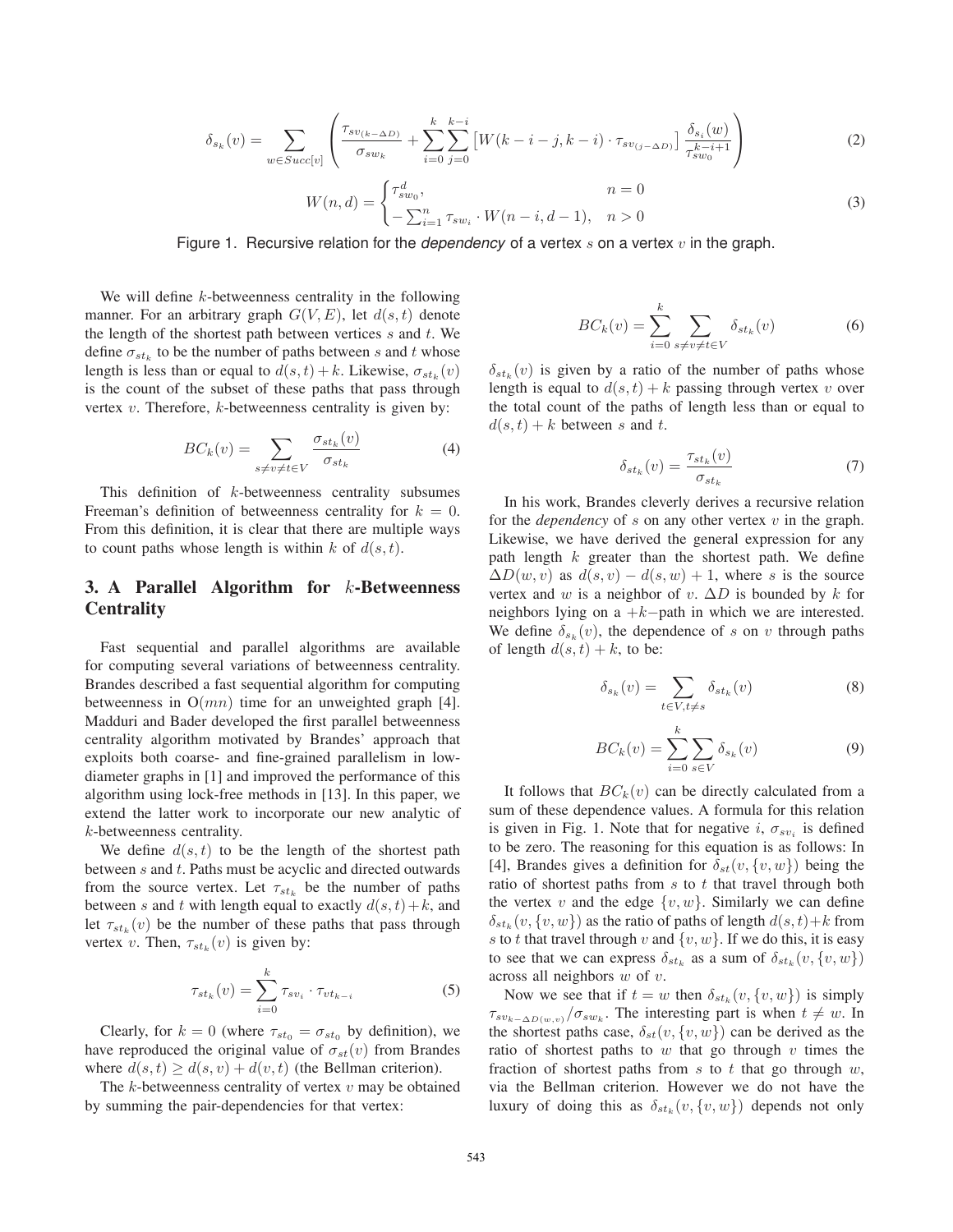on  $\tau_{st_k}(w)$  but on  $\tau_{st_i}(w)$ ,  $\forall i \leq k$ . To construct this dependency we take our general formula for  $\tau_{st_k}(w)$  and extend it to take into account the constraint that we need to pass through a certain edge  $\{v, w\}$ . To do this we can consider  $\tau_{sw_k}(v, \{v, w\})$ , which is exactly  $\tau_{sv_{k-\Delta D(w,v)}}(v)$ , and  $\tau_{wt_k}$ , which is the number of shortest paths from w to t with length exactly  $d(w, t) + k$ , and which is unknown in our algorithm. It can be seen that for  $w \neq t$ :

$$
\delta_{st_k}(v, \{v, w\}) = \frac{1}{\sigma_{st_k}} \sum_{i=0}^{k - \Delta D(w, v)} \tau_{sv_{k - \Delta D(w, v) - i}} \cdot \tau_{wt_i}
$$
\n(10)

But here the problem is that we do not compute the value  $\tau_{wt_k}$  at all. Therefore, we must derive it from other data. We want to get some expression in terms of  $\tau_{st_k}(w)$ , since this will reduce in summation to a recurrence on  $\delta_{s_k}(w)$ . From Eq. (5) we can derive a recurrence relation for  $\tau_{wt_k}$ :

$$
\tau_{wt_k} = \frac{\tau_{st_k}(w) - \sum_{i=1}^k \tau_{sw_i} \cdot \tau_{wt_{k-i}}}{\tau_{sw_0}}
$$
(11)

Then we are prepared to calculate a formula for  $\delta_{s_k}(v)$ . Combining  $(11)$  with  $(10)$ , and summing over all t's, if we notice that  $\delta_{s_k}(v) = \sum_t \frac{\tau_{st_k}(w)}{\sigma_{st_k}}$  $\frac{\partial t_k(u)}{\partial s_t}$ , we obtain equations (2) and (3) in Fig. 1.

For the case when  $k = 0$ , this formula quickly reduces to shortest path dependency of s on  $v$  from Brandes' betweenness centrality algorithm:

$$
\delta_s(v) = \sum_{w} \frac{\sigma_{sv}}{\sigma_{sw}} \cdot (1 + \delta_s(w)) \tag{12}
$$

The recursive relation involves a combinatorial number of terms and quickly becomes intractable for large values of k (see next subsection on complexity analysis). For our purposes, small values of  $k$  (less than 5) may be interesting in practice, meaning that we are concerned with how a few edge changes could heavily influence a vertex's importance. For these, it may be possible to directly derive the expression for  $\delta_{s_k}(v)$ .

Now that a recurrence relation for the  $\delta$  values is established, we can summarize the algorithm outlined in Algorithms 1, 2, and 3. In the first stage we calculate  $\tau_{sv_k}$ ,  $\forall v, k$ from a particular source vertex s. Then we use these  $\tau$  values to recursively calculate the  $\delta_{s_k}(v)$ ,  $\forall v, k$ . The first step is achieved by using breadth-first search to traverse the graph. In the second stage, we traverse the graph in backward order from which it was explored during the search stage. We repeat this for each source vertex s and sum the  $\delta$  values for each vertex v to obtain the  $BC_k$  value.

We must modify the graph traversal phase from that of our previous work in [13] in order to correctly propagate values of  $\tau_{st_k}$ . When  $k = 0$ , it suffices to do a single breadth first search and propagate the value of  $\tau$  from each level to the next. For  $k > 0$ , we must do  $k + 1$  breadth first searches.

Algorithm 1 A level-synchronous parallel algorithm for computing k-betweenness centrality of vertices in unweighted graphs.

#### **Input:**  $G(V, E)$ ,  $k$

- **Output:**  $kBC[1..n]$ , where  $kBC[v]$  gives the k-centrality score  $(BC_k(v))$  for vertex v
- 1: for all  $v \in V$  in parallel do<br>2:  $kBC[v] \leftarrow 0$
- $kBC[v] \leftarrow 0$
- 3: for all  $s \in V$  do *I. Initialization*
- 4: for all  $t \in V$  in parallel do  $d[t] \leftarrow -1$
- 
- 5: **for**  $0 \le i \le k$  **in parallel do**<br>6: **Succillet**  $\leftarrow$  **empty multise**  $Succ[i][t] \leftarrow$  empty multiset,  $\tau[i][t] \leftarrow 0$ ,
- 7:  $\tau[0][s] \leftarrow 1, d[s] \leftarrow 0$ <br>8:  $phase \leftarrow 0, S[phase]$
- 8:  $phase \leftarrow 0$ ,  $S[phase] \leftarrow empty$  stack<br>9:  $push \ s \rightarrow S[phase]$
- push  $s \rightarrow S[phase]$

Algorithm 2 Part II - Graph traversal for shortest path discovery and counting

- 1:  $count \leftarrow 1$
- 2: while  $count > 0$  do
- 3:  $count \leftarrow 0$ <br>4: **for all**  $v \in$
- 4: **for all**  $v \in S[phase]$  **in parallel do**<br>5: **for** each neighbor w of v **in para**
- for each neighbor  $w$  of  $v$  in parallel do
- 6: if  $d[w] < 0$  then
- 7: push  $w \rightarrow S[phase + 1]$ <br>8:  $count \leftarrow count + 1$
- 8:  $count \leftarrow count + 1$ <br>9:  $d[w] \leftarrow d[v] + 1$
- $d[w] \leftarrow d[v] + 1$
- 10:  $\Delta D = d[v] d[w] + 1$ <br>11: **if**  $\Delta D \leq min(k, 1)$  the
- 11: **if**  $\Delta D \leq min(k, 1)$  then<br>12:  $\tau[\Delta D][w] \leftarrow \tau[\Delta D][w]$

12: 
$$
\tau[\Delta D][w] \leftarrow \tau[\Delta D][w] + \tau[0][v]
$$

- 13: **if**  $\Delta D \le k$  **then**<br>14: **append**  $w \rightarrow S$
- append  $w \rightarrow Succ[\Delta D][v]$

```
15: phase \leftarrow phase + 1
```
- 16: **for**  $1 \leq i \leq k$  **do**<br>17: **for**  $0 \leq p \leq ph$
- 17: **for**  $0 \leq p < phase$  **do**<br>18: **for all**  $v \in S[p]$  **in n**
- 
- 18: **for all**  $v \in S[p]$  in parallel do 19: **for all**  $w \in Succ[0][v]$  in parallel 19: **for all**  $w \in Succ[0][v]$  **in parallel do**<br>20:  $\tau[i][w] \leftarrow \tau[i][w] + \tau[i][v]$

$$
\tau[i][w] \leftarrow \tau[i][w] + \tau[i][v]
$$

- 21: if  $i < k$  then
- 22: for  $0 < j \leq i + 1$  in parallel do<br>
23: for all  $w \in Succ[i][v]$  in para
	-
- 23: **for all**  $w \in Succ[j][v]$  in parallel do<br>  $\tau[i+1][w] = \tau[i+1][w] + \tau[i+1]$  $\tau[i + 1][w] = \tau[i + 1][w] + \tau[i + 1 - j][v]$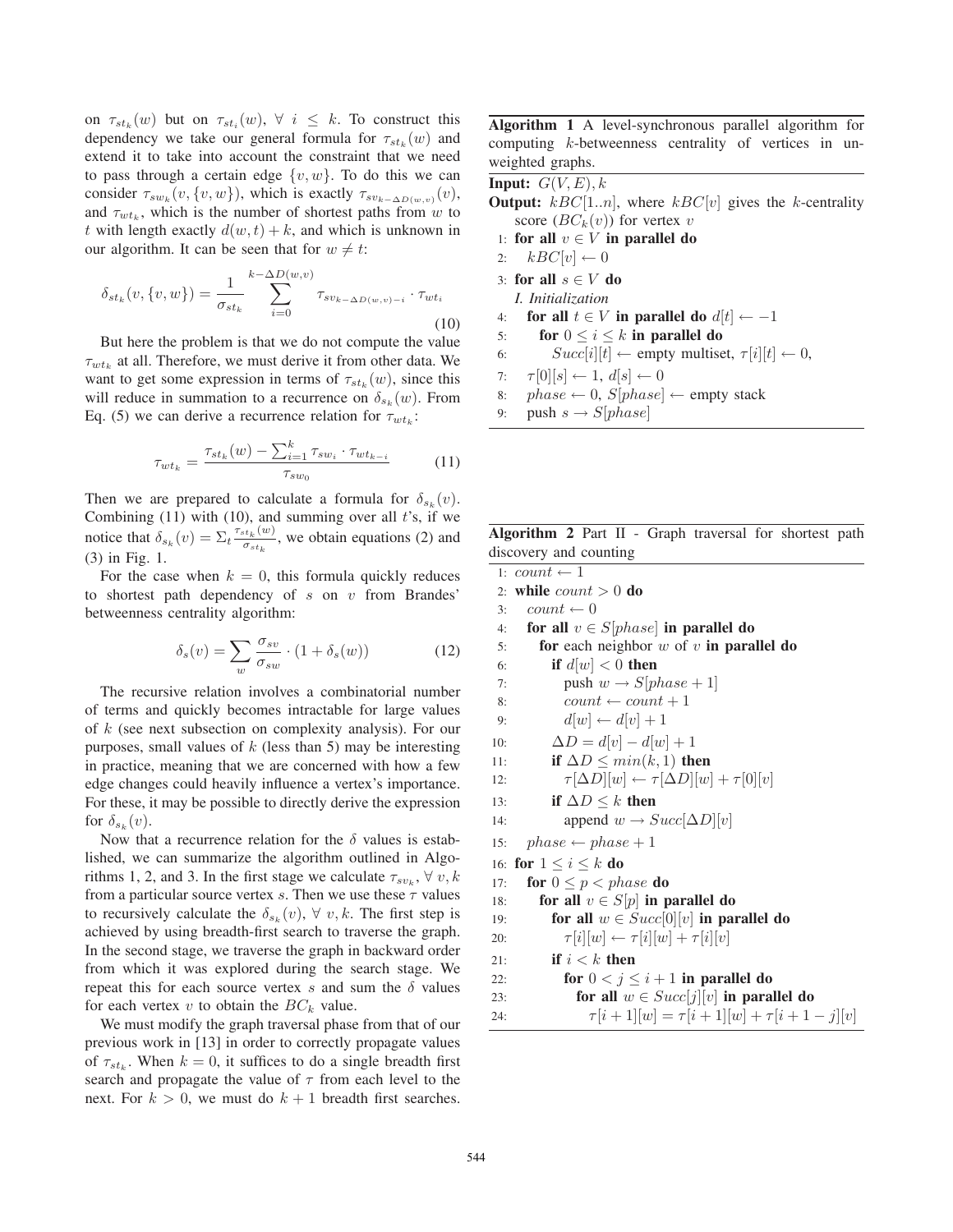

Figure 2. Illustration of  $\tau$  propagation in the  $k = 2$  case. Shown is a segment of the breadth-first search. The table represents the  $\Delta D$  value as well as the propagation occurring as the result of each edge. The color of the  $\tau$ propagation represents in which stage that addition will occur.

Algorithm 3 Part III - Dependency accumulation by backpropagation

|     | 1: $phase \leftarrow phase - 1$                                                        |
|-----|----------------------------------------------------------------------------------------|
|     | 2: $\delta[i][t] \leftarrow 0 \ \forall \ t \in V, 0 \leq i \leq k$                    |
|     | 3: for $0 \le k' \le k$ do                                                             |
| 4:  | $p \leftarrow phase$                                                                   |
|     | 5: while $p > 0$ do                                                                    |
| 6:  | for all $v \in S[p]$ in parallel do                                                    |
| 7:  | for $0 \le d \le k'$ in parallel do                                                    |
| 8:  | for all $w \in Succ[d][v]$ in parallel do                                              |
| 9:  | <b>for</b> $0 \le i \le k' - d$ <b>do</b>                                              |
| 10: | $sum \leftarrow 0$                                                                     |
| 11: | $e \leftarrow k' - d - i$                                                              |
| 12: | for $0 \leq j \leq e$ do                                                               |
| 13: | $sum \leftarrow sum + W(e - j, e, w, \tau) * \tau[j][v]$                               |
| 14: | $\delta[k'][v] \leftarrow \delta[k'][v] + sum * \frac{\delta[i][w]}{\tau[0][w]^{e+1}}$ |
| 15: | $\delta[k'][v] \leftarrow \delta[k'][v] + \frac{\tau[k'-d][v]}{\sum_i \tau[i][w]}$     |
| 16: | $kBC[v] \leftarrow kBC[v] + \delta[k'][v]$                                             |
| 17: | $p \leftarrow p-1$                                                                     |

Notice that when we are updating  $\tau$  values, for neighbors on the next level in the breadth-first search, we have that  $\tau_{sw_i} = \tau_{sv_i}, \forall i$ , based on our generalized Bellman criterion. But we must also increment the  $\tau$  values for neighbors in the current or previous levels of the search, which can be a problem since these neighbors then also need to pass on

**Algorithm 4** Function  $W(k, d, w, \tau)$ : a recursive method producing a polynomial expansion with constant subscript sum.

**Input:**  $k, d, w$ , two-dimensional array  $\tau$ 

- **Output:** A multivariate polynomial in  $\tau[x_i][w]$  where each term has sum of exponents  $d$  and also in each term  $\Sigma_i x_i = k$ , evaluated with values from  $\tau$ . 1: if  $k = 0$  then return  $\tau[0][w]^d$ 
	-
- 2: else
- 3:  $sum \leftarrow 0$ <br>4: **for**  $0 < i$
- 4: for  $0 < i \leq k$  in parallel do<br>5:  $sum \leftarrow sum \tau[i][w] * W$
- $sum \leftarrow sum \tau[i][w] * W(k i, d 1, w, \tau)$ return sum

these values to their neighbors.

We solve this by only passing on different levels of  $\tau$  to forward vertices and to those that are behind the breadth first search frontier. Specifically, the forward propagation always trails the backward propagation by one level. For example, in the first step, we calculate and forward-propagate  $\tau_0$  and back-propagate  $\tau_1$ . See Fig. 2 for an illustration of this process. We *back-propagate*  $\tau_k$  to neighbors of the current vertex with appropriate  $\Delta D$  and which have already been explored. We *forward-propagate*  $\tau_k$  to neighboring vertices on the shortest path that we discover during the breadth first search. During the first breadth first search we store  $k + 1$  successor (or child) arrays. When we find a neighbor during breadth first search whose  $\Delta D \leq k$ , we append that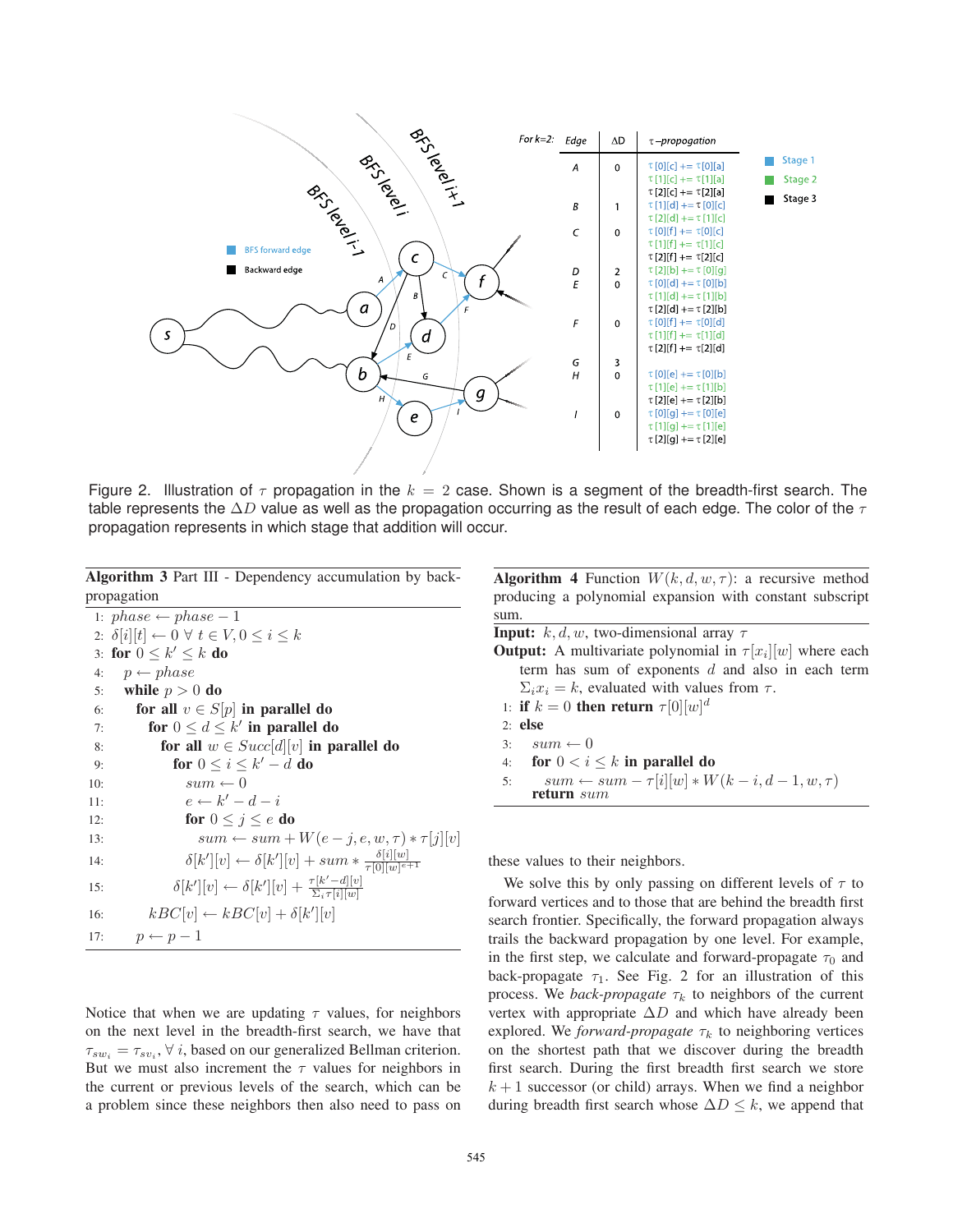neighbor's index to the  $\Delta D^{th}$  successor array.

Therefore, we need not re-run the breadth first search after the first time: as long as we synchronize on the phases, we may directly scan the successor arrays to perform our propagation, avoiding contention on a common vertex queue, and also allowing us to ignore far away neighbors and jump exactly to the neighbors of interest. In each case we exploit parallelism in the traversal by exploring the neighbors of the current level of vertices concurrently. For a smallworld graph, where graph diameter is small, the number of levels in the breadth-first search is correspondingly small, and parallelism is thus high. In the first traversal, all the vertices must add newly discovered vertices to an atomically accessed queue, which is the main bottleneck in the search. Since that work is done in the first phase, we can store some data so that subsequent searches do not rely on this queue and thus do not have a sequential bottleneck to their parallelism.

For the  $\delta$ -accumulation step, we start by performing shortest-path accumulation as before, in Brandes's original algorithm. However, having these  $\delta_0$  values allows us to repeat the backward traversal to recursively calculate  $\delta_1$ , and so on and so forth. Notice that in Fig. 1, the  $\delta_k$  value of the current vertex sometimes relies on the  $\delta_k$  values of vertices after, before, and on the same level of the breadth first search. This may seem to preclude recursion, however as it works out, for the same level of  $\delta$ , the  $-\Delta D$  term on the subscript of  $\tau_{sv}$  cancels out any dependencies on vertices on the same level or lower, meaning we can perform the recursive step as before, so long as we only calculate one level of  $\delta$  per recursive traversal.

Complexity analysis: In Brandes' original algorithm the betweenness centrality of any vertex can be calculated in  $O(mn)$  time and  $O(m + n)$  space. It is easily seen that the memory requirements of our new algorithm are exactly  $k + 1$  times the original, as we make  $k + 1$  copies of the arrays for  $\tau$ ,  $\delta$ , and the successor and successor\_count arrays, one for each level between  $0$  and  $k$ . The sequential *time* analysis is a bit more difficult. The breadth-first search phase is roughly  $k + 1$  times  $O(mn)$ , as we essentially traverse the graph  $k + 1$  times (and in the worst case we traverse each edge during each iteration). However in the accumulation phase we are actually weighed down by the calculation of the W function which grows combinatorically: more specifically, the number of terms in  $W(k, d)$  grows as the number of integer partitions of k, which is  $O(e^{\sqrt{k}})$ . So the amount of work in this algorithm is  $O(e^{\sqrt{k}}mn)$ . For large  $k$  we can see that this becomes intractable to compute. However at small  $k$  it is quite manageable. For example, if we are only interested in  $k < 5$  then the multiplier is bounded by  $e^2 \ll mn$ .

# 4. Computing k-Betweenness on the Cray XMT

Current hardware utilize a hierarchy of caches to give the illusion of reducing the gap to memory by exploiting the principles of spatial and temporal locality. This approach works well when the memory access pattern is predictable or when application codes demonstrate significant levels of temporal or spatial locality. However, graph analysis kernels usually exhibit fairly low levels of spatial or temporal locality [2], and execution on these platforms is limited by the speed of the memory subsystem. Hardware multithreading has been shown to be effective for producing efficient implementations of parallel graph algorithms when a significant amount of parallelism can be revealed [12].

The Cray XMT [10] uses massive numbers of hardware threads to *tolerate* latency to main memory. The XMT uses a 500 MHz 64-bit Threadstorm processor that supports 128 hardware streams of execution. Context switching between threads is lightweight and requires a single clock cycle. Each processor can support up to 16 GB of main memory that is hashed and globally addressed. The memory has a 128 KB, 4-way set associative data buffer that caches local data only. The system is built around Cray's XT infrastructure and can scale to 8,024 processors.

The Cray XT infrastructure provides the I/O facilities and the interconnection network for the XMT. The system utilizes the Seastar-2 interconnection network that connects nodes in a 3D-torus topology. As a result, per-processor bisection bandwidth decreases as the number of processors is increased. Service nodes provide access to a Lustre file system for the storage and retrieval of large data sets.

A novel feature of the Cray XMT is its support for lightweight word-level synchronization mechanisms. Each 64-bit word of memory has a full/empty bit associated with it. C-language primitives are provided to the programmer for managing this bit and mutual exclusion locks are common. The architecture also provides an atomic int  $f$ etch add instruction that allows for integer read-modify-write operations. This is commonly used for zero-overhead shared data structures like queues and stacks. See [13] for a more detailed explanation of the synchronization and lock-free methods used in this algorithm.

Implementation and optimization: In terms of implementation on the XMT, the underlying structure is similar to that used in our previous work [13]. As before, utilization of the child arrays allows us to update our  $\delta$ -values without locking. The further optimizations in our code for  $k$ −betweenness can be seen as utilizing the fact that we will mostly be using small  $k$  values. As one can see in Algorithm 3, there are several nested loops, however most of them are very simple for small  $k$  and unfurl quickly. By manually coding these loops for smaller values of  $k'$ , we significantly reduce the execution time since the time to set up and iterate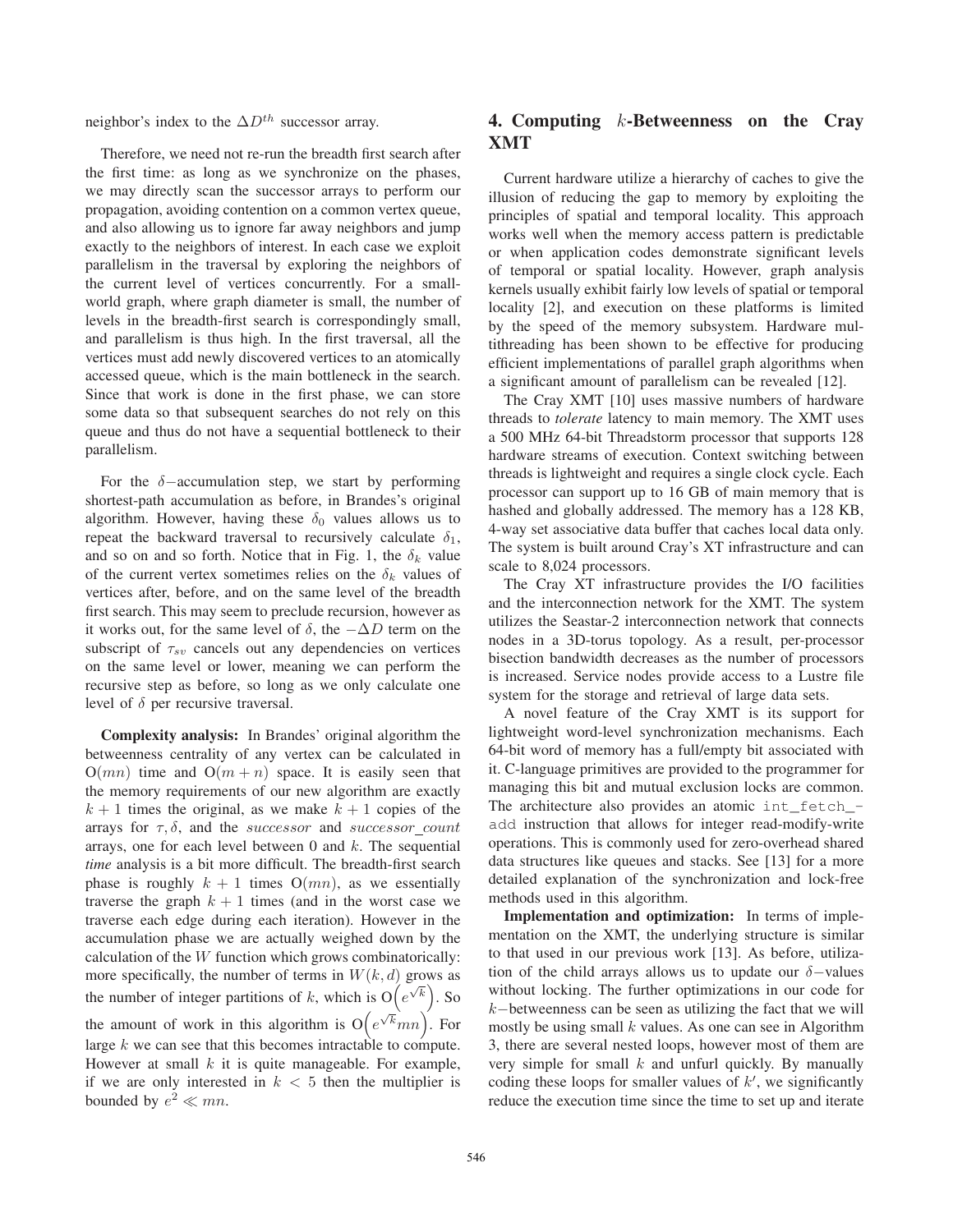

Figure 3. Parallel scaling on the Cray XMT, for an R-MAT generated graph of SCALE 24  $(2^{24}$  vertices). Scaling is linear up to 32 processors and speedup is roughly 58 at all 64 processors (about 6400 hardware threads).  $k = 1, K4approx = 8$  for balanced runtime and complexity (single node time 181 minutes).

over the small number of loop iterations quickly outstrips the actual useful work inside of them. For a SCALE 20 R-MAT (Recursive MATrix graph generator [5]) graph (having  $2^{20}$ vertices and  $2^{23}$  edges), the time to compute 1-betweenness drops by a factor of two with this optimization. We use this R-MAT generator to realize inputs that are similar to smallworld graphs in degree distribution.

We begin unrolling at the loop over  $d$  values. Notice that for  $d = k'$  the loops collapse into a very nice form, in that it becomes the following simplified algorithm:

| <b>Algorithm 5</b> Loop at line 8 from Algorithm 3, reduced form. |  |
|-------------------------------------------------------------------|--|
| Note that $W(0,0) = 1$ .                                          |  |
| 1: for all $w \in Succ[k'][v]$ in parallel do<br>$\sqrt{65.21}$   |  |

|  |  | 2: $\delta[k'][v] \leftarrow \delta[k'][v] + \tau[0][v] * (\frac{\delta[0][w]}{\tau[0][w]} + \frac{1}{\sum_i \tau[i][w]})$ |  |  |  |
|--|--|----------------------------------------------------------------------------------------------------------------------------|--|--|--|
|--|--|----------------------------------------------------------------------------------------------------------------------------|--|--|--|

Just from this simple equation we have reduced three loops into one. Now since we have a formulation for  $d = k'$  in the  $d$  loop, we may pull it out of the loop and run the rest of the loop from 0 to  $k' - 1$ . Similarly we may wish to pull the formulation when  $d = k' - 1$ , which we have done, or beyond, depending on the number of iterations we wish to unroll by hand. However, as i in  $d = k' - i$  grows, the complexity of the resulting reduced formula grows at an exponential rate, meaning that for larger  $i$  this reduction is intractable.

In addition, just as we wish to take advantage of small  $k$ values in this outer loop, we may also utilize this property in writing our recursive W function that creates a  $\tau$  polynomial with an exponentially growing number of terms. For small values of  $k'$  this will already be built into the reduced loop iterations, however since larger inputs to the W function recurse downward to more manageable numbers, it will be convenient to quickly return the correct answer at lower input sizes, saving a couple recursion steps.

Apart from manually optimizing for lower loop iterations, other considerations were taken for this architecture. For example, the malloc system call is rather expensive in the case of these lightweight threads: if we have a malloc in parallel its cost compared to the number of operations in that thread's lifetime can actually be quite significant. Initially temporary arrays were kept to store the number of children accumulated for a particular vertex during graph traversal; however since temporary arrays require dynamic allocation, we modified the code to skip these temporary arrays and access the source arrays directly, at the cost of addressing the larger array repeatedly. Reorganizing memory accesses to avoid dynamic allocation within the loop reduced runtime by more than 75%. Furthermore, since the system has a plentiful amount of memory which can in essence be accessed with minimal latency, we are encouraged to utilize extra memory in lieu of performing extra calculations (as long as we have sufficient network bandwidth): thus, the expression  $\Sigma_i \tau[i][w]$  in Algorithm 3 is precomputed and stored in an array for all values of w.

In Fig. 3 we show the parallel scaling of our optimized code on the 64-processor Cray XMT. We have reduced the execution time from nearly an hour down to a few minutes for this problem. To accommodate the more than 6,400 hardware thread contexts available on this machine, we run multiple breadth-first searches in parallel and instruct the compiler to schedule main loop iterations using *loop futures*. This is necessary since each breadth first search is dependent upon a single vertex queue which must be accessed atomically and which quickly becomes a hotspot. By doing this, however, the memory footprint is multiplied by the number of concurrent searches. On 64 processors, a graph of SCALE 24 takes about 190 seconds to run for  $k = 1$  *approximate* betweenness. This approximation is based on selecting a random sample of source vertices s, in this case, when  $K4approx = 8$ , the number of starting vertices is  $2^8 = 256$ . The plot shows good scaling up to our machine size.

Comparison with x86: We ported our code to x86 cores using OpenMP, relying solely on running multiple breadthfirst searches for parallelism. We do not provide detailed scaling results here since running on an eight core 2.0GHz Intel Clovertown Xeon we see no parallel speedup. On a single Xeon core we were able to run 1-BC on a SCALE 21 RMAT graph in 2306 seconds, as compared to 1100 seconds on a single 500MHz XMT processor (here in both cases we only run one BFS at a time).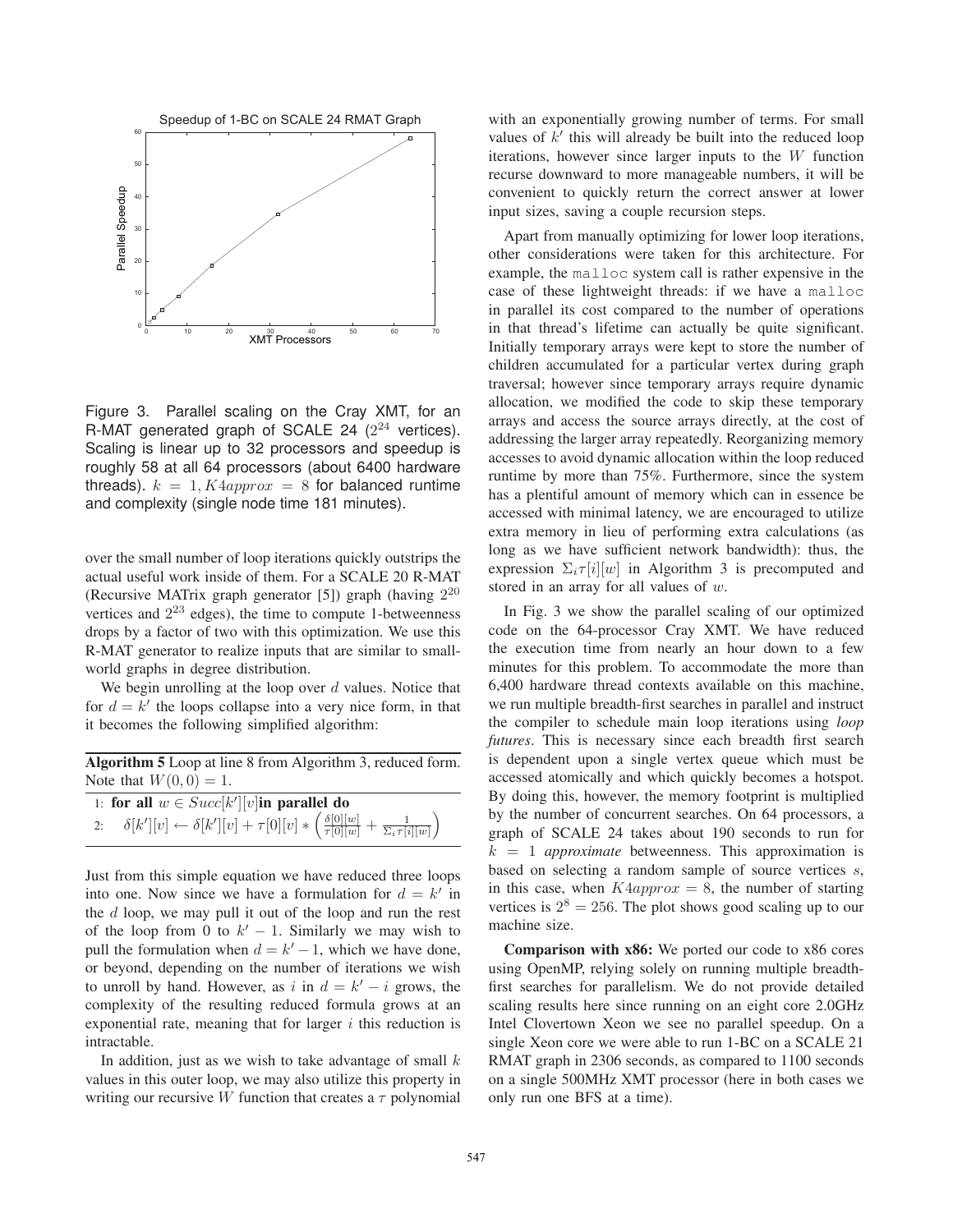| Percentile       | $k=1$ | $k=2$ |
|------------------|-------|-------|
| 90th             | 513   | 683   |
| 95 <sub>th</sub> | 96    | 142   |
| 99th             |       | 12    |

Figure 4. The number of vertices ranked in selected percentiles for  $k = 1$  and  $k = 2$  whose betweenness centrality score was 0 for  $k = 0$  (traditional BC). There were 14,320 vertices whose traditional BC score was 0, but whose  $BC_k$  score for  $k = 1$  was greater than 0. The ND-www graph contains 325,729 vertices and 1,497,135 edges.

### 5. Evaluating  $k$ -Betweenness

In order to explore the effect of various values of  $k$  on the calculation of k-betweenness centrality, we apply our Cray XMT implementation to the ND-www graph data set [3]. This graph represents the hyperlink connections of web pages on the Internet. It is a directed graph with 325,729 vertices and 1,497,135 edges. Its structure demonstrates a power-law distribution in the number of neighbors. The graph displays characteristics typical of scale-free graphs found in social networks, biological networks, and computer networks.

To examine the graph data, we ran  $k$ -betweenness centrality for  $k$  from 0 (traditional betweenness centrality) to 2. The betweenness scores are compared for each value of  $k$ . An analysis directly follows. Also, after computing betweenness centrality for  $k = 0$ , we remove one or more of the highest ranking vertices and re-examine the results.

Looking at the highest ranking vertices going from  $k = 0$ to  $k = 2$ , the subset of vertices and the relative rankings change little. This would seem to indicate that the paths  $k$ longer than the shortest path lie along the same vertices as the shortest path in this graph. Moreover, as predicted, the traditional betweenness centrality metric fails to capture all of the information in the graph. When examining the  $BC_k$ score for  $k > 0$  of vertices whose score for  $k = 0$  was 0 (no shortest paths pass through these vertices), it becomes clear that a number of very important vertices in the graph are not counted in traditional betweenness centrality. For  $k = 1$ , 417 vertices are ranked in the top 10 percent, but received a score of 0 for  $k = 0$ . In the 99th percentile are 11 vertices. Likewise, 12 vertices received a traditional BC score of 0, but ranked in the top 1 percent for  $k = 2$ . Fig. 5 shows 14,320 vertices whose betweenness centrality score for  $k = 0$  was 0, but had a k-betweenness centrality score of greater than 0 for  $k = 1$ .

Given that the execution time of this algorithm grows exponentially with  $k$ , it is desirable to understand the effect of choosing a given value for  $k$ . Fig. 6 shows that increasing  $k$  from 0 to 1 captures significantly more path data. However, ND-www Exact BC<sub>k</sub>



Figure 5. Per-vertex betweenness centrality scores for  $k = 0$ , 1, and 2, sorted in ascending order for  $k = 0$ . Note the number of vertices whose score is several orders of magnitude larger for  $k = 1$  or 2 than for traditional betweenness centrality.

increasing from  $k = 1$  to  $k = 2$  displays much less change. It is reasonable to believe that small values of  $k$  for some applications may capture an adequate amount of information while remaining computable.

The vertices that get overlooked by traditional betweenness centrality but are captured by  $k$ -betweenness centrality play an important role in the network. They do not lie along any shortest paths, but they lie along paths that are very close to the shortest path. If an edge is removed that breaks one or more shortest paths, these vertices could likely become very central to the graph. The traditional definition of betweenness centrality fails to capture this subtle importance, but  $k$ -betweenness centrality is more robust to noisy data and makes it possible to identify these vertices.

When a vertex of high betweenness is removed from the graph, it causes a number of changes in betweenness scores for all values of  $k$  that we are studying. Many vertices gain a small number of shortest paths and their ranking is fairly unchanged. In general, those vertices ranked highest on the list remain at the top. This would seem to indicate that there is a network of short paths between vertices of extremely high betweenness. Interestingly, however, other vertices jump wildly within the rankings. Often, several of these are neighbors of the removed vertex. This underscores the previous conclusion that a vertex of relatively little